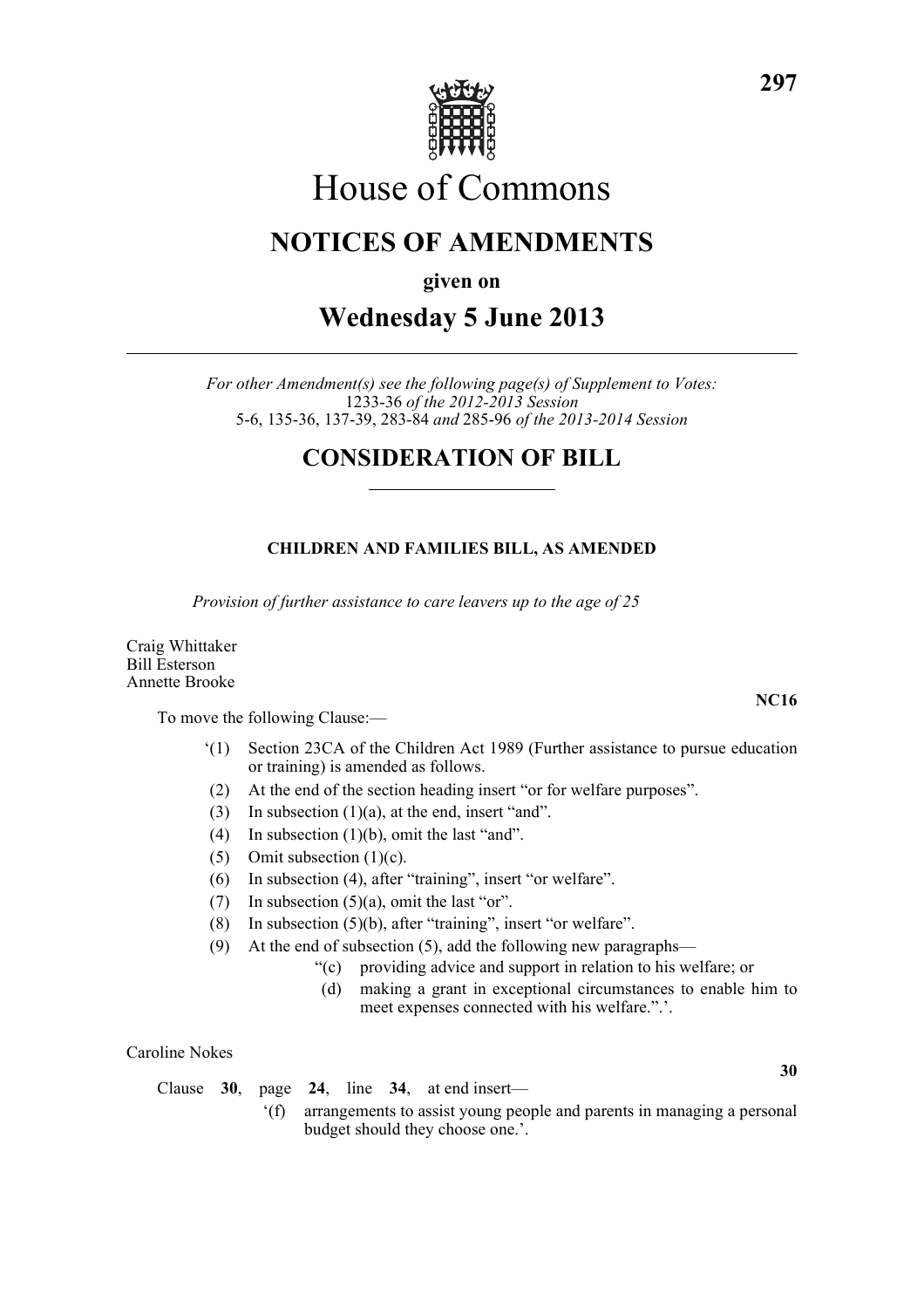*Amendments to the Health Act 2006*

### Alex Cunningham

To move the following Clause:—

- '(1) The Health Act 2006 is amended as follows.
- (2) After section 8, insert—

### **"8A Offence of failing to prevent smoking in a private vehicle when children are present**

- (1) It is the duty of any person who drives a private vehicle to ensure that the vehicle is smoke-free whenever a child or children under the age of 18 are in such vehicle or part of such vehicle.
- (2) A person who fails to comply with the duty in subsection (1) commits an offence.
- (3) A person convicted of an offence under this section is liable on summary conviction to a fine of £60.
- (4) The Secretary of State may introduce regulations to alter the level of penalty payable under subsection (3).
- (5) The Secretary of State shall update all relevant regulations regarding the offence created under subsection (2) within six months of this section coming into force.
- (3) In section 79(4)(a), leave out "or  $8(7)$ " and insert ",  $8(7)$ , or  $8A(3)$ .".

#### Bill Esterson Craig Whittaker

**31**

**32**

**33**

Clause **9**, page **9**, line **8**, at end insert 'and section 23B subsection (8A) and monitoring and evaluating the effectiveness of that local authority in discharging its duties under section 23C subsection (4B) and 23CA and advising them on ways to improve.'.

# Bill Esterson

Craig Whittaker

- Clause **9**, page **9**, line **11**, at end insert 'In the Children Act 1989, in section 23B after subsection 8 insert—
	- "(8A) The duty of local authorities under subsection (8) to safeguard and promote the child's welfare, includes in particular a duty to promote the child's educational achievement.".'.

Lisa Nandy Stephen Twigg Mrs Sharon Hodgson

> Clause **1**, page **1**, leave out line 9 and insert 'satisfied that C should be placed for adoption—'.

**NC17**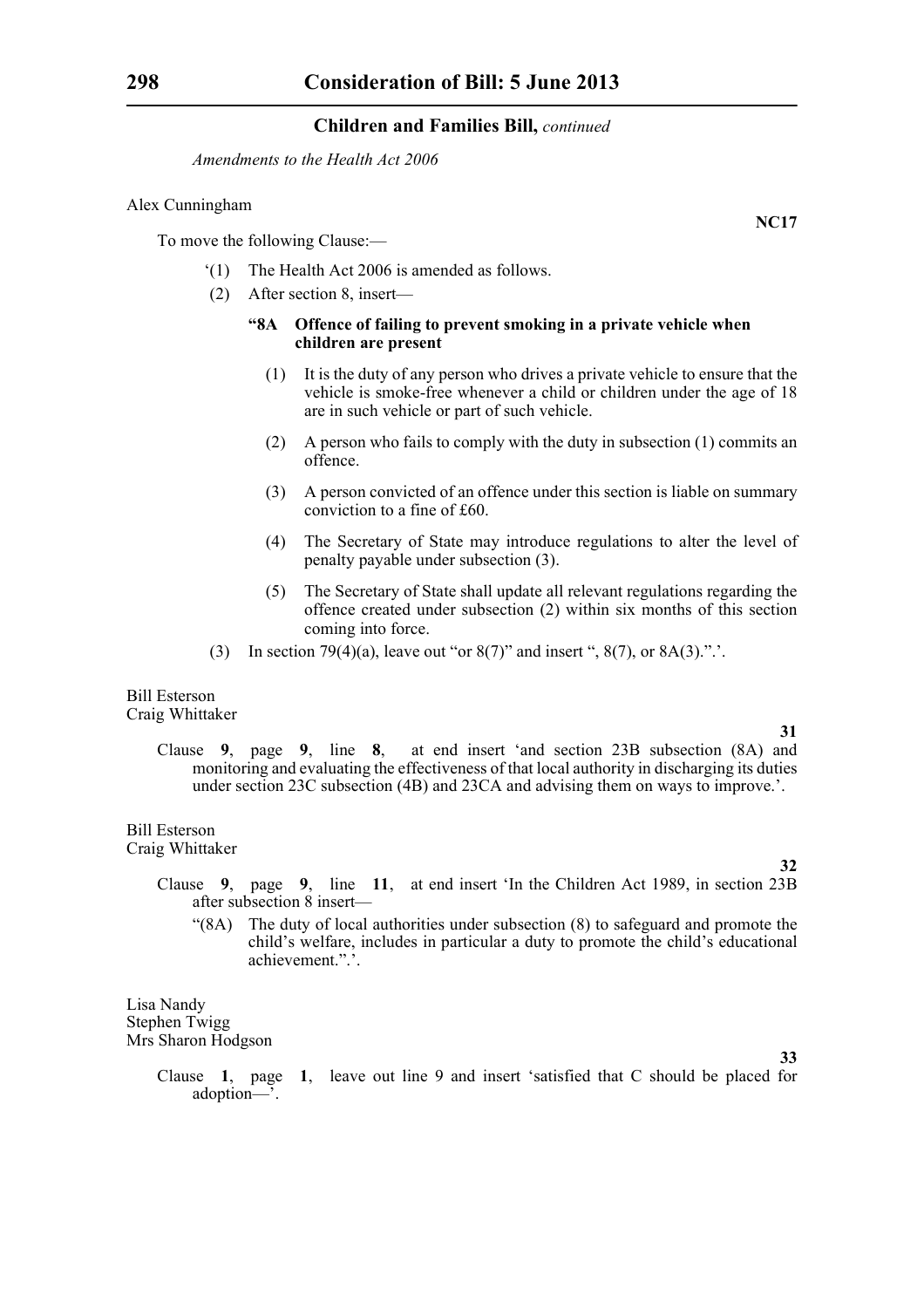Lisa Nandy Stephen Twigg Mrs Sharon Hodgson

Clause **2**, page **1**, line **15**, at end insert—

- '(1A) In subsection (4), after paragraph (f) insert—
	- "(g) the child's religious persuasion, racial origin and cultural and linguistic background, although this paragraph does not apply to an adoption agency in Wales, to which subsection (5) instead applies.".'.

*Review of impact of under-occupancy penalty on prospective adopters, prospective special guardians and foster parents*

Lisa Nandy Stephen Twigg Mrs Sharon Hodgson

To move the following Clause:—

'Before the end of one year beginning with the day on which this Act receives Royal Assent, the Secretary of State must—

- (a) carry out a review of the impact of the housing under-occupancy penalty on prospective adopters, prospective special guardians and foster parents, and
- (b) publish a report of the conclusions of the review.'.

Lisa Nandy Stephen Twigg Mrs Sharon Hodgson

# Clause **11**, page **10**, line **10**, at end insert—

'(2B) "Involvement" is any kind of direct or indirect involvement that promotes the welfare of the child. It shall not be taken to mean any particular division of a child's time.'.

Lisa Nandy Stephen Twigg Mrs Sharon Hodgson

Clause **15**, page **14**, line **46**, at end insert—

'(A1) Section 22 of the Children Act 1989 (general duty of local authority in relation to children looked after by them) is amended as follows—

> "In subsection (4), after "proposing to look after,", insert "including when making any fundamental change to the care plan before or after a care order has been made".".'.

**34**

**35**

**NC18**

**36**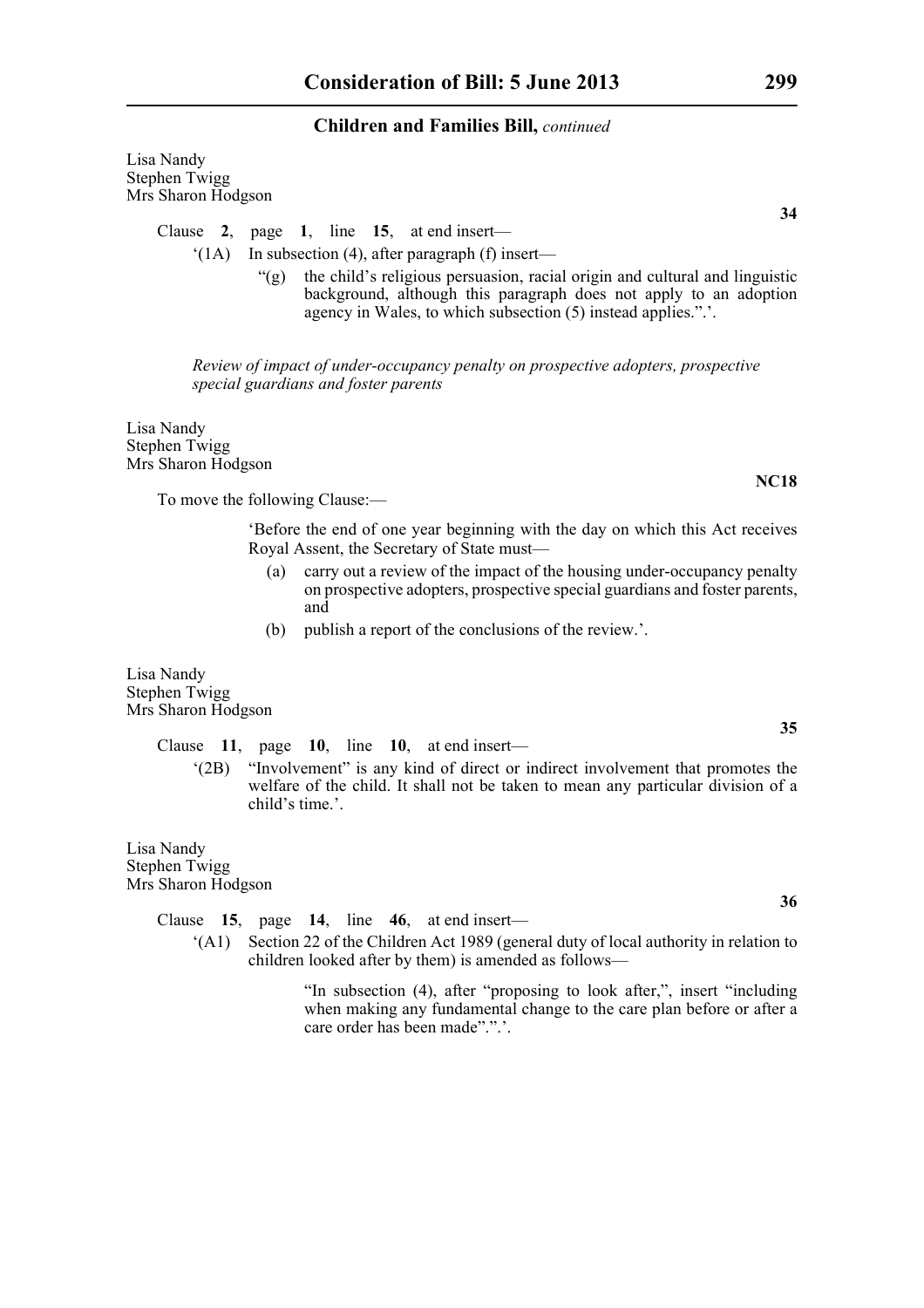*Arrangements to support child witnesses*

Lisa Nandy Stephen Twigg Mrs Sharon Hodgson

To move the following Clause:—

- '(1) The Secretary of State shall by order introduce arrangements to establish specialist courts in cases where a child has been sexually abused or harmed, and where the child will be required to give evidence to the court, and to be examined by the court.
- (2) Arrangements made by order under subsection (1) above shall include arrangements to appoint intermediaries to support child witnesses in all court cases, and other measures to support child witnesses.'.

*Personal, social and health education in maintained schools*

Lisa Nandy Mrs Sharon Hodgson Stella Creasy

To move the following Clause:—

- '(1) In section 84(3) of the Education Act 2002 (curriculum foundation subjects for the first, second and third key stages), after paragraph (g) there is inserted—
	- "(ga) personal, social and health education".
- (2) In section 85(4) of the Education Act 2002 (curriculum foundation subjects for the fourth key stage), at the end there is inserted ", and
	- (d) personal, social and health education."
- (3) In section 74(1) of the Education and Inspections Act 2006, which (when brought into force) will substitute a new section 85 in the Education Act 2002, in subsection (4) of that substituted section (foundation subjects for the fourth key stage), at the end there is inserted ", and
	- (d) personal, social and health education."
- (4) Before section 86 of the Education Act 2002 there is inserted—

#### **"85B Personal, social and health education**

- (1) For the purposes of this Part, personal, social and health education ("PSHE") shall include sex and relationship education, including information about same-sex relationships, sexual violence, domestic violence and sexual consent.
- (2) The National Curriculum for England is not required to specify attainment targets or assessment arrangements for PSHE (and section 84(1) has effect accordingly).
- (3) The Secretary of State for Education shall set out guidance to schools and colleges to ensure that a coherent approach to personal, social, health and economic education is developed, including between primary and secondary schools.
- (4) It is the duty of the governing body and head teacher of any school in which PSHE is provided in pursuance of this Part to secure that guidance issued under subsection  $(3)$  is followed and that—

**NC19**

**NC20**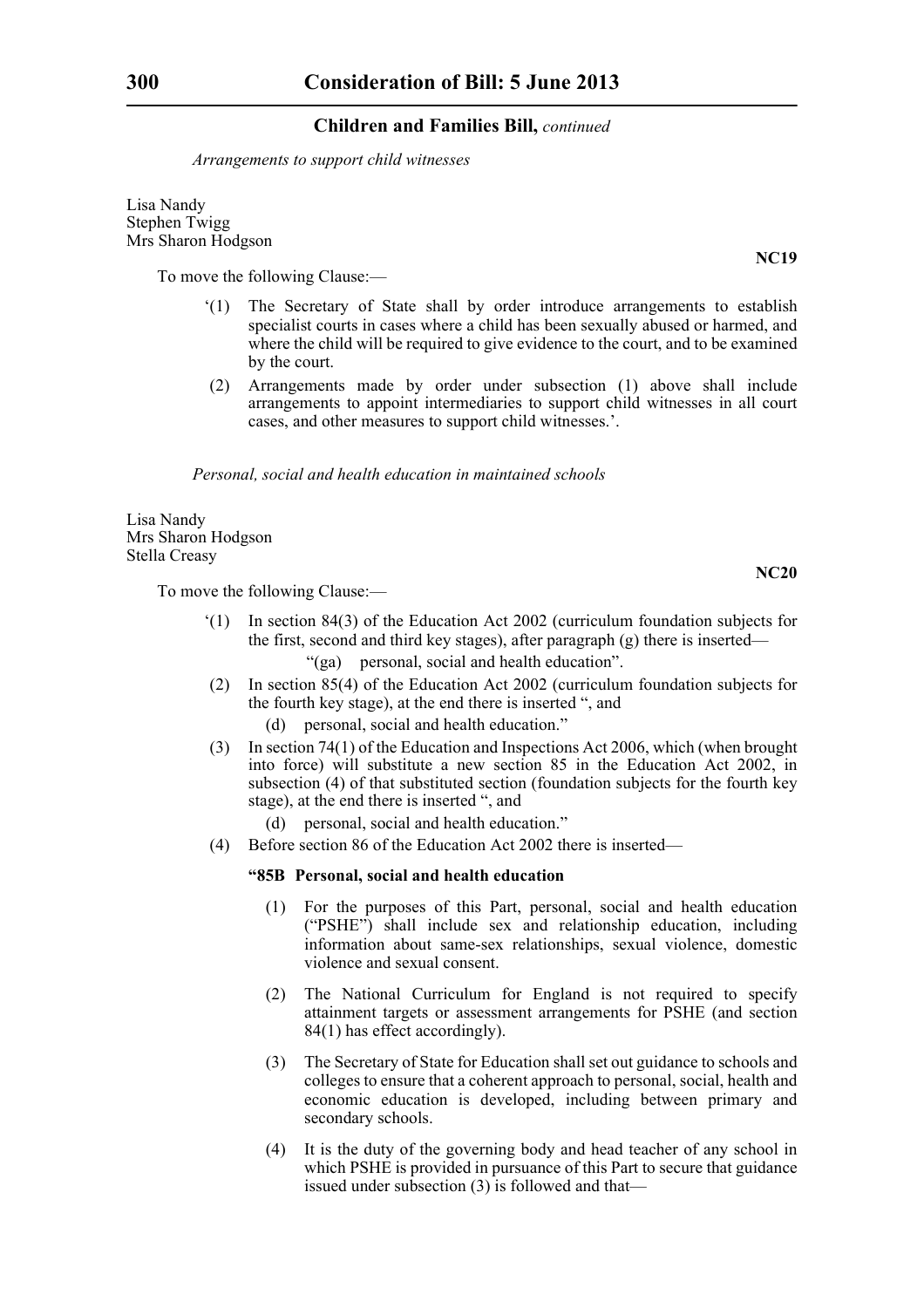- (a) information presented in the course of providing PSHE should be accurate and balanced;
- (b) PSHE is taught in a way that is appropriate to the ages of the pupils concerned and to their religious and cultural backgrounds, and reflects a reasonable range of religious, cultural and other perspectives;
- (c) PSHE is taught in a way that endeavours to promote equality, celebrate diversity, and emphasise the importance of both rights and responsibilities.
- (5) In the exercise of their functions under this Part so far as relating to PSHE, a local authority, governing body or head teacher shall have regard to any guidance issued from time to time by the Secretary of State.
- (5) Section 403 of the Education Act 1996 (sex education: manner of provision) is amended as set out in subsections  $(2)$  to  $(5)$ .
- (6) In subsection (1), for the words from the beginning to "at a maintained school" there is substituted "The governing body or other proprietor of any school to which this section applies, and its head teacher, must take such steps as are reasonably practicable to ensure that sex and relationships education is given to registered pupils at the school and that".
- (7) After that subsection there is inserted—
	- " $(1ZA)$  The schools to which this section applies are—
		- (a) maintained schools;
		- (b) city technology colleges;
		- (c) city colleges for the technology of the arts;
		- (d) Academies.

A reference in this section or section 404 to the governing body of a school, in relation to a school within paragraph (b), (c) or (d), shall be read as a reference to the proprietor of the school.".

- (8) In subsection  $(1A)$ 
	- (a) for "when sex education is given to registered pupils at maintained schools" there is substituted "when sex and relationships education is given to registered pupils at schools to which this section applies";
	- (b) in paragraph (a), after ", and" there is inserted "learn the nature of civil partnership and the importance of strong and stable relationships.";
	- (c) paragraph (b) is omitted.
- (9) In subsection (1C), for "sex education" there is substituted "sex and relationships education",
- (10) In section 579 of that Act (general interpretation), in the definition of "sex education" in subsection (1)—
	- (a) for "sex education" there is substituted "sex and relationships education"<sup>.</sup>
	- (b) at the end there is inserted "but does not include education about human reproduction provided as part of any science teaching;".
- (11) For section 405 of the Education Act 1996 there is substituted—

### **"405 Exemption from sex and relationships education**

- $(1)$  If a pupil of sufficient maturity in attendance at a school to which section 403 applies requests to be wholly or partly excused from receiving sex and relationships education at the school, the pupil shall be so excused accordingly until the request is withdrawn.
- (2) The Secretary of State must in regulations define "sufficient maturity".